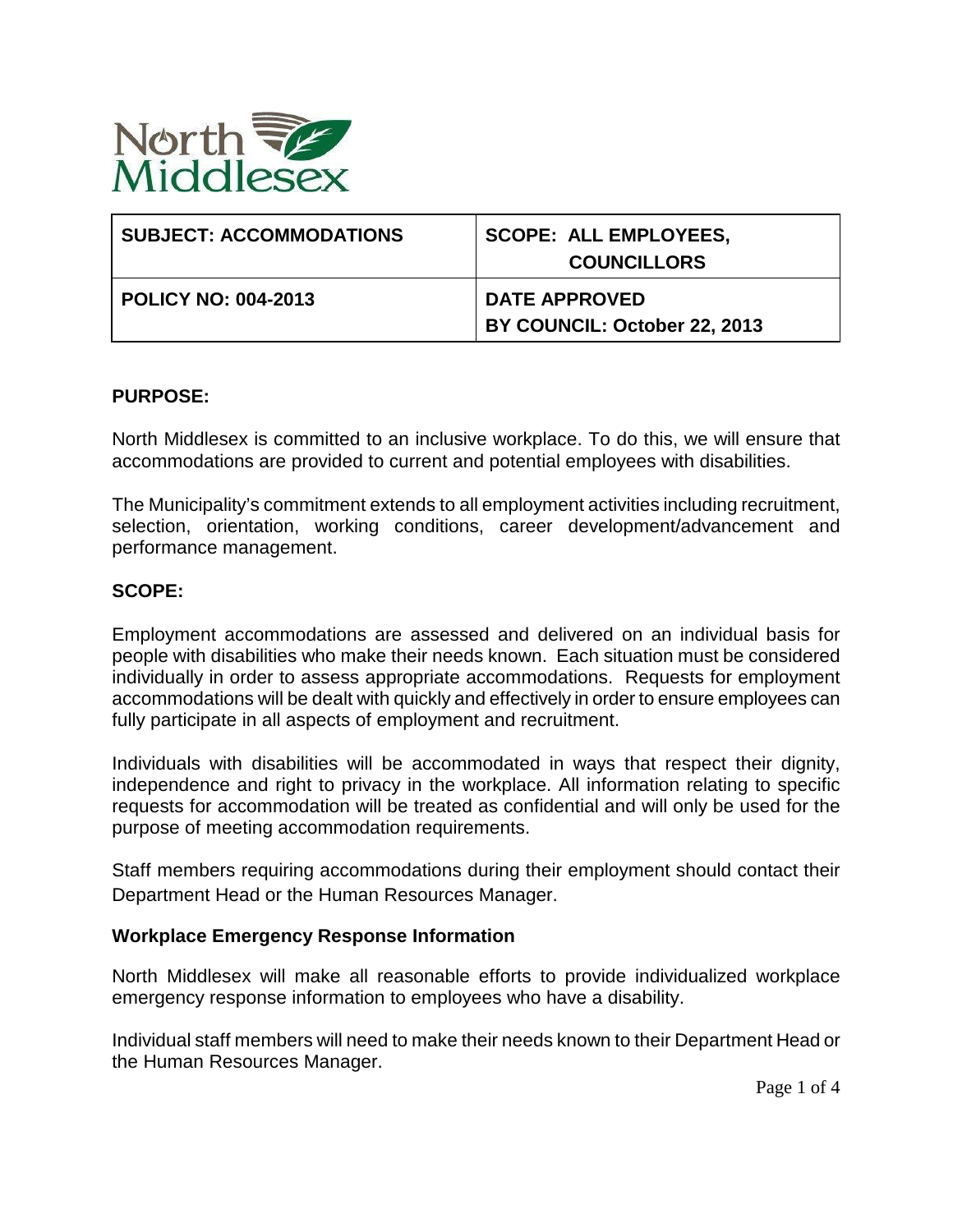

Based on the information provided, a plan will be developed to ensure staff safety in the event of an emergency. Staff will need to consent to having their emergency workplace response information shared with a designated person or persons who can provide assistance to the individual.

Individualized emergency information will be reviewed periodically with the staff member to ensure it is up to date.

# **PROCEDURE:**

## **Recruitment Accommodations**

Accommodations will be provided to candidates during the recruitment process, including assessment, and orientation.

- 1. Make sure that qualifications are reasonable and pertain to the job. They should focus on education, experience, skills and abilities that reflect the bona fide occupational requirements of the job.
- 2. Make all potential applicants aware that the Municipality will take steps to accommodate disability related needs in the interview or testing process. Applicants must identify their needs up front and provide timely information about how their situation or condition may affect their abilities to perform in an interview or test in order to receive employment accommodation.
- 3. Communicate the offer of accommodation to all applicants at the beginning of the selection process. Explain to the candidates the assessment methods and formats you will use. This is especially helpful for people with disabilities as it helps them identify whether they need an accommodation and the type of accommodation required for each stage of the assessment.
- 4. When an applicant makes a request for accommodation, ask the individual to identify what he or she will need in order to be able to allow him or her to compete on an equal basis with other candidates. Obtain as much information on the person's need as possible. Don't get into details about the disability unless you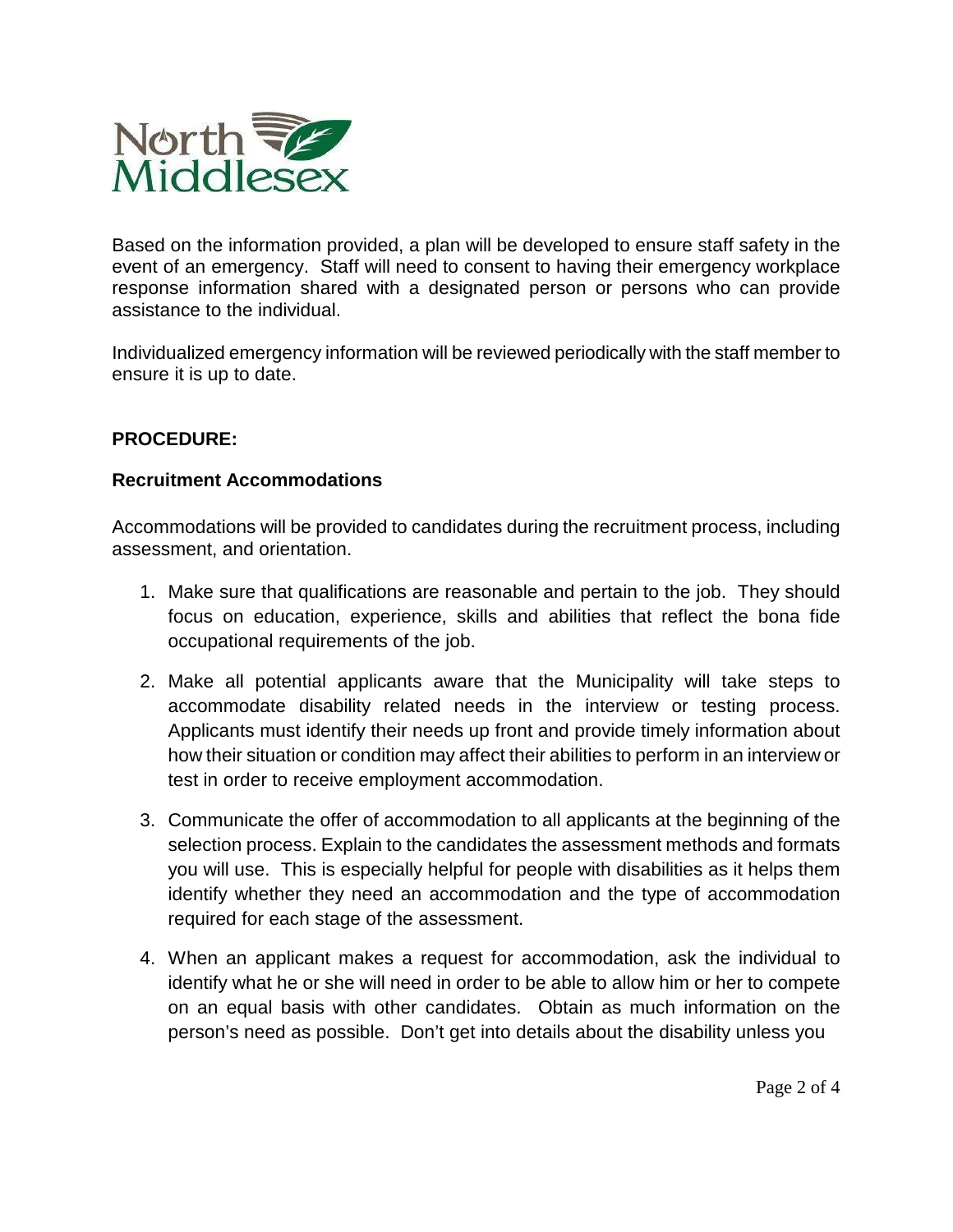

need to clarify the individual's needs. In most cases the candidate is the best source of information.

- 5. Any accommodations you make should not change the nature of the qualification you are assessing or the level at which you assess it. Design accommodations to allow for equitable assessment of candidates with accommodation needs without placing them at an advantage or disadvantage when comparing them to other candidates.
- 6. When making an offer of employment, let the individual know of the Municipaity's commitment to providing accommodations in the workplace.

# **Workplace Accommodations**

Accommodations will be provided to employees with disabilities during the duration of their employment with the Municipality of North Middlesex.

Communicate the Accommodations Policy and Procedure to staff. Follow this process for employment accommodations after you offer an individual a job or for an existing employee:

- 1. Encourage employees to submit their request in writing. However, all forms of requests for accommodations will need to be addressed.
- 2. Ensure that the staff member requesting the accommodation is involved in the development of an accommodation plan. A representative from a bargaining unit or other workplace representative can be present during this process, at the request of the staff member.
- 3. Once an accommodation is requested the Department Head or Human Resources Manager may request medical information from a physician or other health care practitioner advising of the need for the accommodation and direction on appropriate modifications. Once the accommodation option has been selected inform the employee and implement the accommodation as quickly as possible.